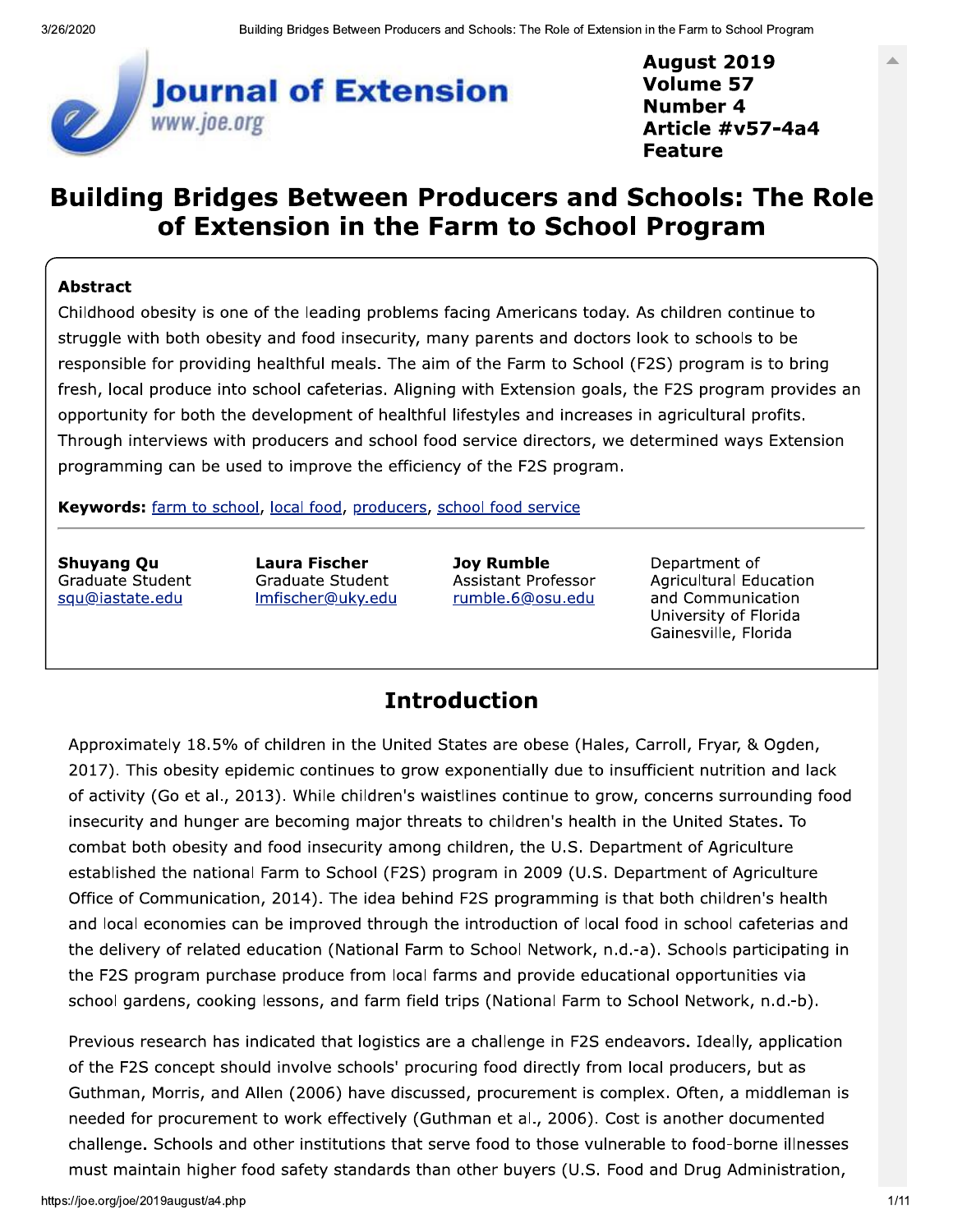2017). The costs associated with implementing more intensive food safety practices on the farm can inhibit small-scale producers from participating in F2S programming (Berkenkamp, 2006; Izumi, Rostant, Moss, & Hamm, 2006; Vogt & Kaiser, 2006).

Involvement with the F2S movement makes sense for Extension. For example, University of Florida Extension F2S programming is intended to meet strategic priority goals such as empowering individuals and families to build healthful lifestyles and increasing the profitability of agricultural enterprises (Irani, 2012). Moreover, Extension professionals from varied program areasagriculture, community development, family and health sciences, youth development-all can play roles in the F2S movement. Despite the seemingly logical fit of F2S programming, Benson (2014) found that although Extension professionals had interest in exploring and supporting F2S activities, their involvement in such endeavors did not align with that expressed interest. Lack of experience with F2S efforts separated those who expressed interest in F2S initiatives and those involved in such initiatives (Benson, 2014). Therefore, identifying the needs of those involved in the F2S program can provide Extension professionals insight regarding potential trainings and outreach strategies that can enhance the F2S program.

We undertook a study to identify perceived barriers and potential enhancements related to the Florida F2S program from the perspectives of producers and school food service directors (SFSDs). Our intent was to help clarify the role of Extension in F2S efforts and inform the incorporation of F2S initiatives into Extension programming across the country.

#### **Methods**

We sought as participants both producers and SFSDs involved in the F2S program and those not yet involved in the F2S program. The participants were to represent various geographic locations throughout Florida as determined by Extension districts. We first identified potential participants according to the said criteria for the population (Dooley, 2007). Next, we chose a group of producers representing various types of crops grown across Florida and SFSDs representing Florida school districts of various sizes and demographic makeups. We used snowball sampling, whereby we asked recruited participants to name additional potential participants who met the selection criteria (Dooley, 2007). We stopped recruiting participants when "new data repeat [ed] what was expressed in previous data," indicating a point of saturation (Saunders et al., 2018, p. 1897).

We conducted semistructured interviews to collect data. The use of interviews allowed us to "understand the social actor's experience and perspective" (Lindlof & Taylor, 2017, p. 173). We interviewed a total of five producers and seven SFSDs. We gathered preliminary data on the occupations of the participants, (e.g., what produce they grew, the sizes of their school districts), and we used an interview quide with initial questions about local food to build rapport (Birks, Chapman, & Francis, 2007; Gaskell & Bauer, 2000; Kreuger, 2002). The interview guide then focused on questions to meet the study objectives (Gaskell & Bauer, 2000). At the end of each interview, we summarized the conversation and asked the interviewee to confirm and verify the summary, thereby applying member checking (Kreuger, 2002).

Data collection occurred between September 2013 and May 2014. We audio recorded and transcribed verbatim all the interviews (Guest, Bunce, & Johnson, 2006). We compared the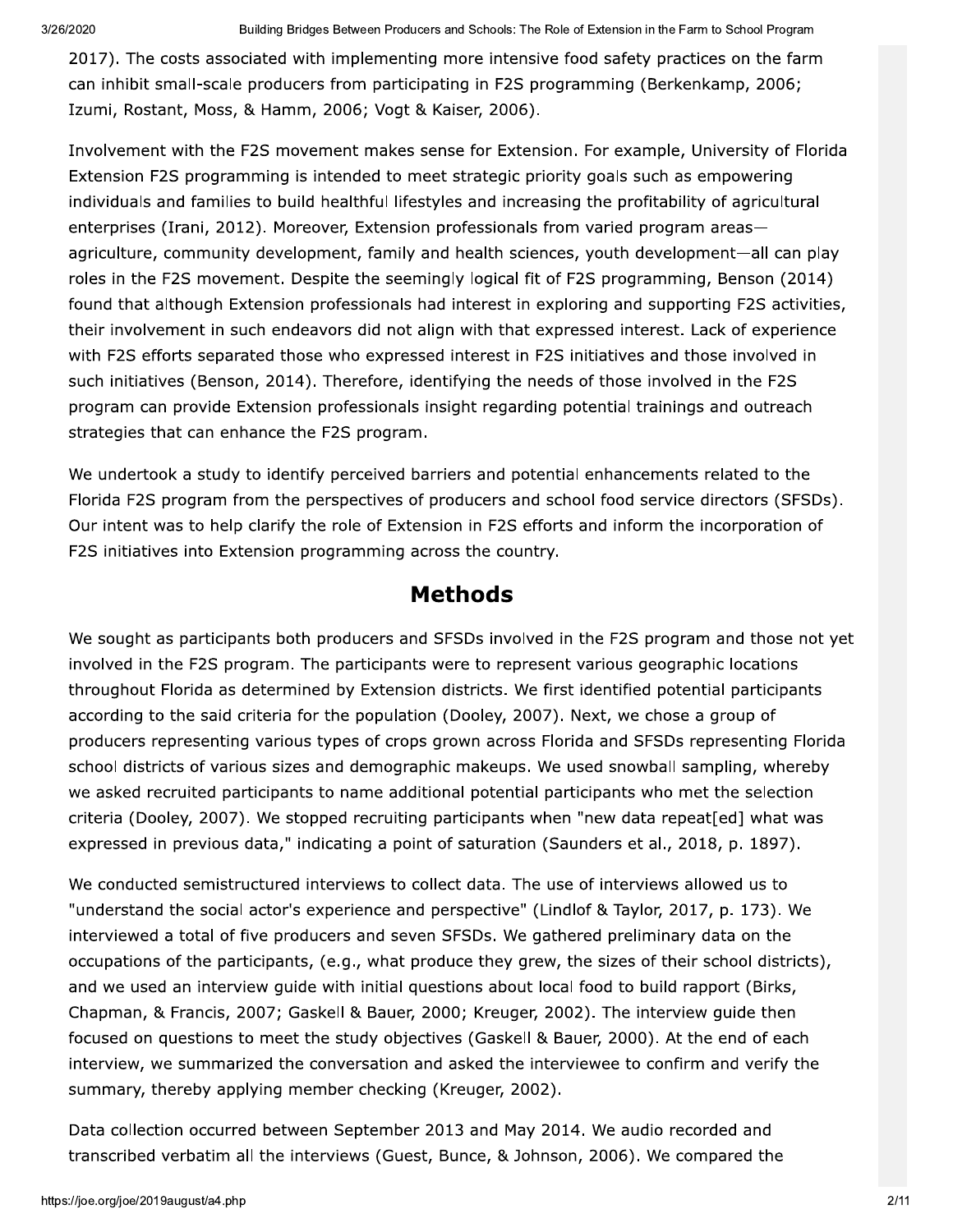interview data with transcripts, handwritten notes, and audio recording for triangulation. Our principal researcher analyzed the transcripts and performed constant comparative analysis (Guest et al., 2006). The principal researcher also kept an audit trail, detailing theme formation and definitions, thus increasing confirmability and dependability of the results (MacQueen, McLellan, Kay, & Milstein, 1998). Analysis included open coding, followed by axial coding and, lastly, selective coding (Strauss & Corbin, 2008). Our principal researcher discussed the audit trail and final themes with the rest of the team to ensure accuracy and trustworthiness (Creswell, 2007; Erlandson, Harris, Skipper, & Allen, 1993). We assigned pseudonyms to each participant for participant confidentiality before data analysis. The principal researcher and one coresearcher were graduate students studying agricultural communications who had previously been trained in qualitative data collection and analysis. The other coresearcher was an assistant professor in agricultural communications.

## **Limitations**

We acknowledge the limitations of our study, including the small number of interview participants and the types of commodities produced by the farmers in the study. We chose to conduct interviews because we were undertaking an exploratory study with our objective being to understand the baseline perceptions of the benefits and barriers of the F2S program. Although there are constraints on generalizability beyond Florida, the findings may be useful for those incorporating F2S efforts in other states.

#### **Findings**

Tables 1 and 2 display interviewees' background information relevant to participation in the F2S program. We made efforts to select participants from diverse operations. In one school district, three SFSDs participated in the interview. The participating producers represented different regions of the state, different crops, and different statuses in the F2S program. The SFSDs represented diversity in location and size of school district.

| Participant pseudonym | Location                     | Crops grown                            |  |
|-----------------------|------------------------------|----------------------------------------|--|
| Ethan                 | Central                      | Blueberries, pomegranates, and peaches |  |
| Joe                   | Northeast                    | Produce and citrus                     |  |
| Melody                | South central                | Blueberries and peaches                |  |
| Phil                  | Central                      | Potatoes                               |  |
| Tyler                 | Northwest<br>Satsuma oranges |                                        |  |

Table 1. Description of Producers

#### Table 2.

Description of School Food Service Directors

Participant pseudonym(s) Location **Students in district Program status**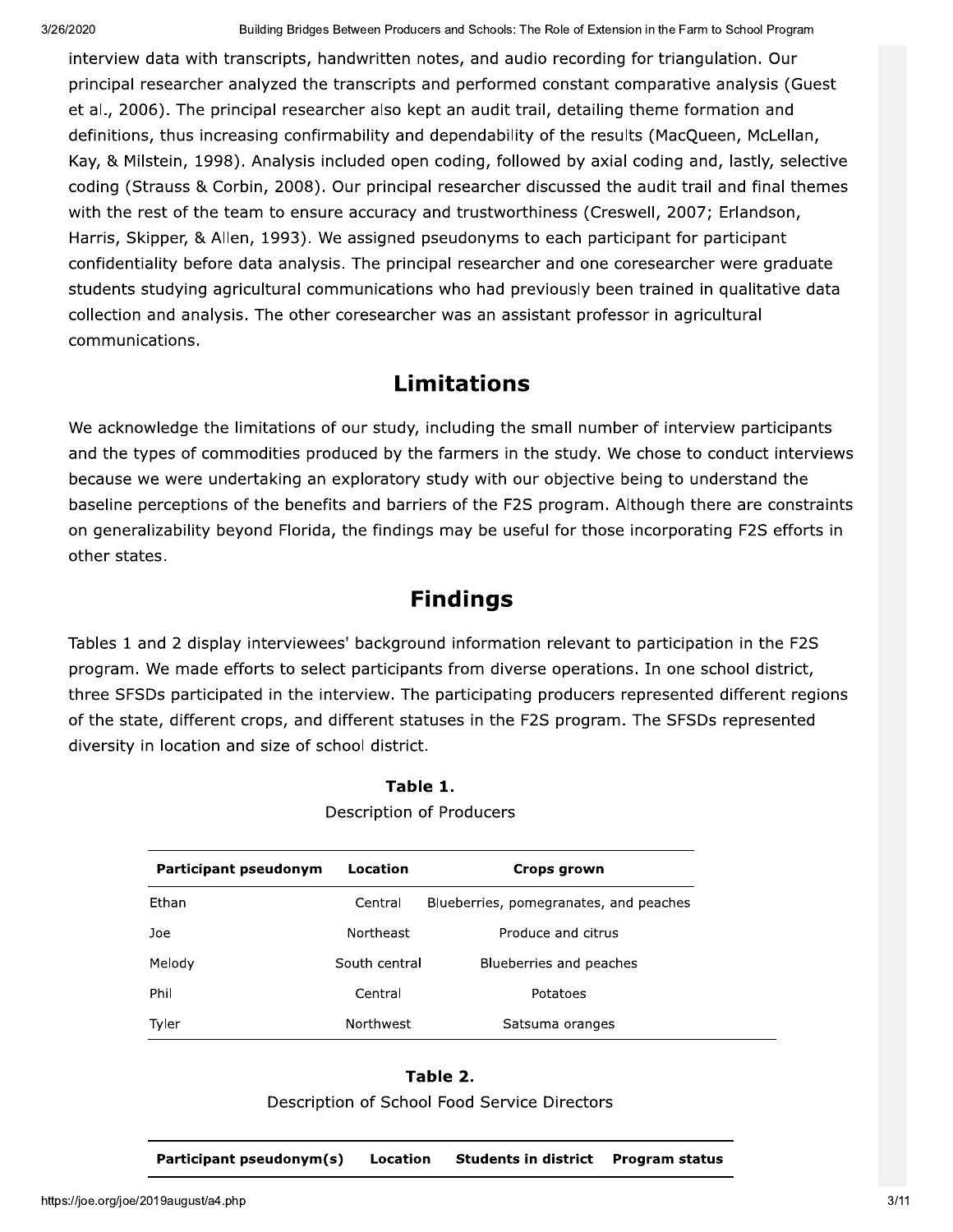Building Bridges Between Producers and Schools: The Role of Extension in the Farm to School Program

| Participant pseudonym(s)  | Location         | <b>Students in district</b> | <b>Program status</b> |
|---------------------------|------------------|-----------------------------|-----------------------|
| Angie                     | Northwest        | 34,000                      | Participating         |
| Emma                      | <b>Northeast</b> | 9,500                       | Participating         |
| Janet                     | South central    | 200,000                     | Participating         |
| Sarah                     | South central    | 43,000                      | Participating         |
| Tiffany, Becky, and Haley | South            | 181,000                     | Participating         |

#### **Producers' Perceived Barriers**

We asked the producers to identify the barriers they faced when working with the F2S program. Three major themes were identified: distribution challenges, limited produce, and food safety requirements.

## **Distribution Challenges**

Many producers discussed the expense and labor of delivering produce to schools. "Tyler" was unable to deliver food to multiple schools. He said, "I can't afford to go to one school and another school and deliver two boxes here and two boxes here. It's not feasible." "Joe" was surprised by the intensity of the labor. He said, "If we had warning about how labor intensive it is to deliver to all those schools, that might have helped. It can be overwhelming when you are responsible for delivery."

# **Limited Produce**

Producers found that selling produce to schools was not as profitable as selling to other market outlets, with some small-scale farmers being unable to provide a reliable and long-term supply to meet school needs. "Phil" said, "The amount of produce schools require doesn't ever amount to anything. It's not much for producers to consider selling."

Producers rely on distributors for the distribution of produce. However, the producers interviewed indicated that distributors are not interested in handling small quantities of produce. Tyler explained that distributors want larger amounts of product to fill their trucks. He said, "When we contact a broker, they want to know how many semi loads we have. I probably have five, six semi loads. . . . They are talking about 40, 50, 100, 200 semi loads."

# **Food Safety Requirements**

Higher standards for food safety maintained by schools created a barrier that kept many of the producers from participating in the F2S program. Joe expressed his discontent with the food safety inspection requirements for schools: "If my Extension agent comes out here and knows that I have good agriculture practices, that should be enough for my produce to qualify for school safety requirements." Phil discussed the prohibitive costs of food safety inspections for small farmers, saying, "Schools require a tremendous amount of insurance and different safety requirements that would not be cost effective for various producers [to execute]."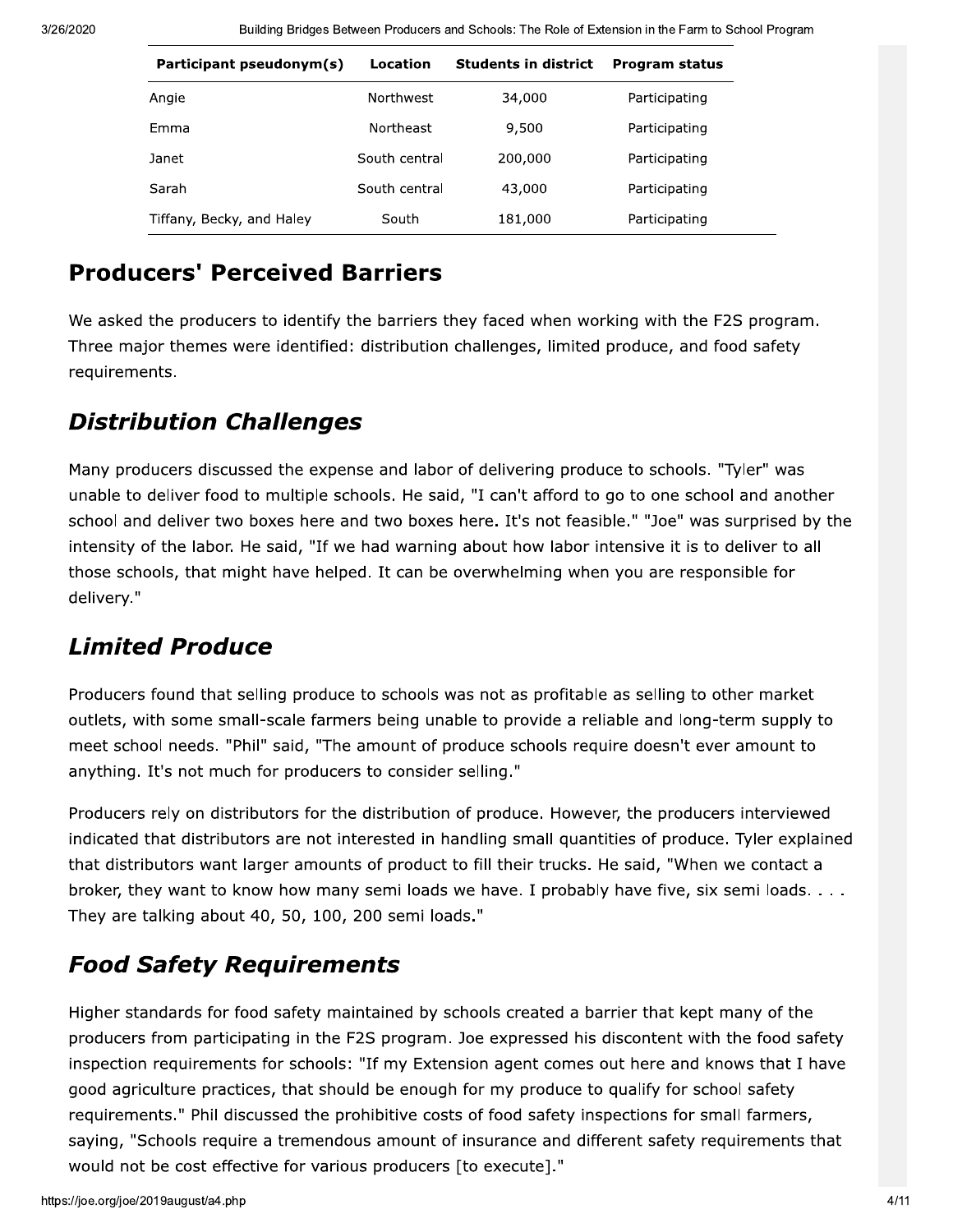#### **Producers' Suggested Enhancements**

We asked producers what could be done to enhance the F2S program and to facilitate the transition for producers entering the program. Four themes emerged: cooperatives, efficient communication, school access, and education.

#### **Cooperatives**

Working in cooperatives, or co-ops, would allow producers, especially small-scale producers, to share responsibilities and lower costs. Being involved in a co-op gives producers the opportunity to supplement one another's products, purchase supplies collectively, and fill in for members' crop failures. Tyler said, "The way to go is through co-ops. We are losing out by not all combining and having a central location to carry our product and sell the product for us. We could also get into brokers if our produce was all combined because then we would have the number of semi loads to interest a broker." "Melody," who was considering participating in the F2S program, said, "Cooperatives can help on a lot of levels. In a co-op, you can trade equipment and maybe even boxes. You just got to work together."

## **Efficient Communication**

Producers noted that better communication between producers and the schools would lead to mutual understanding of concerns. Better communication was critical, they emphasized, especially when an immediate opportunity for buying or selling arose. Tyler explained that a middleman should connect the producers to the schools, saying, "What is missing is that person who knows the farmer and knows the school, to be able to match them up."

## **School Access**

Producers discussed the difficulty of getting their product into schools. Because producers did not have sufficient knowledge or resources to initiate conversations or contracts, they suggested that school personnel should initiate contact with them. "Ethan" believed F2S was a good program, but he wanted SFSDs to select farms and say "you are the selected farmers for the F2S program in Putman County." Tyler also identified the need for help. He said, "To help farmers get into the schools is where the help is needed. Once I'm in there, you can leave me alone; we'll get along fine."

## **Education**

Producers discussed the limited knowledge school personnel had about their work. Educating school personnel about farming by hosting field trips or speaking in the classroom could build trust and understanding between producers and schools. Joe said, "Educating schools about producers' work would help them have faith in what we do in that they're getting something healthy and safe." Ethan also wanted to help the school districts understand farm processes. He said, "We would like to teach teachers what goes on on the farms. It should be in the education system."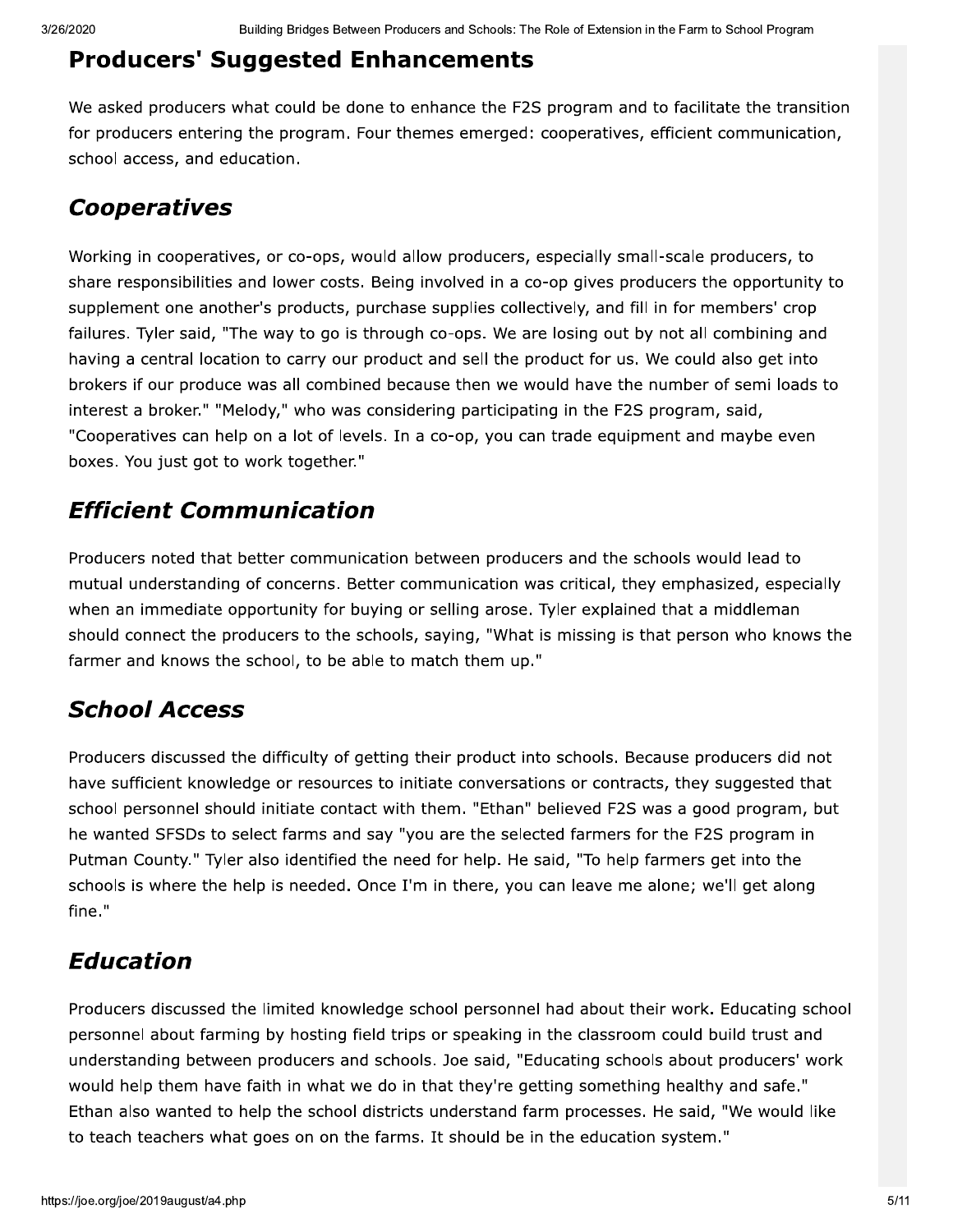#### **SFSDs' Perceived Barriers**

SFSDs discussed barriers they had faced associated with the F2S program. Four themes emerged: cost, inconvenience, perishability, and lack of communication.

#### Cost

Purchasing fresh food costs schools more than purchasing other forms, such as frozen or canned food. "Janet" explained, "I have got to balance it with cost. Fresh green beans are about 32 cents a portion; my commodity frozen green beans are around 9 cents." As well, "Becky" said, "When we evaluate the cost of the fresh produce, it's much more expensive than the frozen or canned item. Cost is a huge barrier."

## **Inconvenience**

The modern school food system has been set up to serve students in a quick and convenient manner and includes the use of precut and prepackaged food items. "Tiffany" discussed the challenges of getting a product straight from the farm. She said, "These smaller farms wouldn't be able to package the produce the way that we [want] it. We don't get product coming in that's not cleaned or packaged the way we want. We used to [receive] cases of lettuce, [and we had to] clean it and cut it ourselves, but now we want value-added product that [is] already chopped for us. Farmers that do not offer the type of convenience the schools are looking for [will find it] hard to sell their products to the schools." The SFSDs explained that the convenience-based processes used in schools do not require employees to know how to work with fresh produce.

## **Perishability**

Fresh food requires storing and handling processes that differ from those used for canned or frozen food. Therefore, the perishability of fresh food makes storage more challenging. Tiffany explained, "The shelf life for fresh food is short. If you are looking at frozen food, you can store that for a long time. Fresh you can't." "Sarah" said, "When you're dealing with produce, the big challenge is you've got to get it out to the schools in a timely manner, or it's rotten."

## **Lack of Communication**

SFSDs repeatedly identified a lack of communication across schools, producers, and other stakeholders. Sarah said, "Making contact with the local farmers is not easy because we don't know who they are. The local farmers don't know how we do business." "Haley" addressed a misunderstanding stakeholders had about school food service staff because of a lack of communication. She said, "The relationships with stakeholders require clarifying our responsibilities and our capabilities."

## **SFSDs' Suggested Enhancements**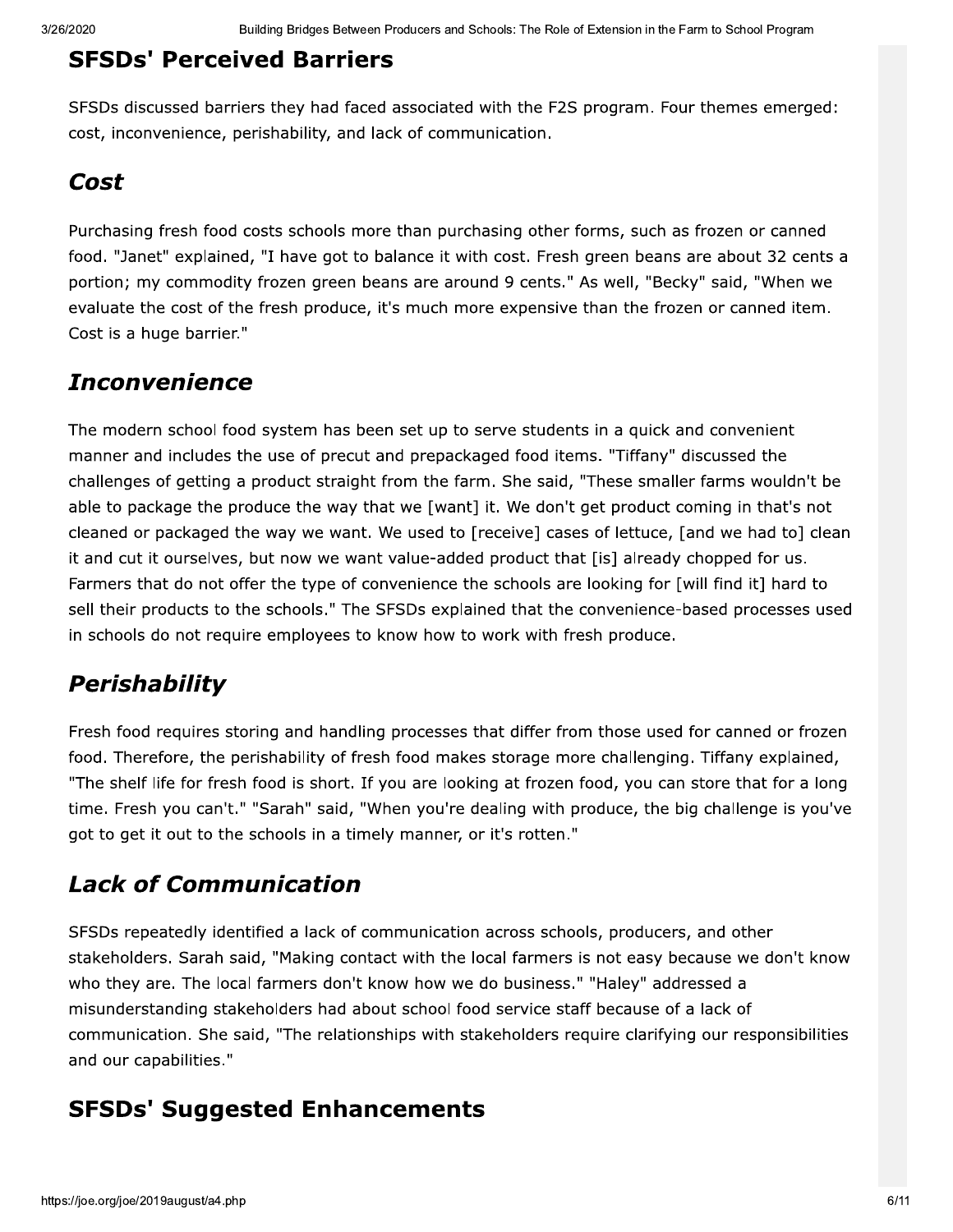We asked SFSDs what could be done to enhance the F2S program and to facilitate a better transition of entities into the program. The themes emerging from this discussion included distributor support, improved communication, and education.

# Distributor Support

Many SFSDs expressed the need to have more distributors involved in the school food business. Janet explained the barrier associated with perceptions of produce distributors, saying, "I wish more of the produce vendors would see us as a viable business segment that they would want to compete for and that could be a steady business for them."

## **Improved Communication**

SFSDs repeatedly mentioned the importance of designating a "middleman" who would understand both school business and the producers' businesses as well as the distribution process. They suggested that a middleman could be a distributor who would conduct communications between SFSDs and producers or another type of individual who could communicate across SFSDs, producers, and distributors. "Angie" said, "It's important not to leave our distributor out because he's the middleman here. I don't want to deal directly with the farmers. The distributor is the one who makes sure that the produce has been grown properly and been handled properly." Additionally, Sarah said, "Perhaps, we need someone else doing one-on-one conversation with my produce distributor. It would be helpful."

## Education

SFSDs discussed the necessity of producers' understanding school business to enhance the F2S program. Sarah said, "We need to put together F2S meetings and invite local growers to educate them about our business and how we need them to do business." "Emma" shared a similar thought: "Educating farmers on how school business works would enhance the program. Getting the producers familiarized with how school business works and how the contracts are set up would be helpful too."

## **Conclusions and Discussion**

taining the amount of produce required for schools on a day-to-day basis. This<br>with results of a similar study conducted in Minnesota (Berkenkamp, 2006).<br>icipants expressed the need to improve communication between the gro For the purpose of understanding how F2S programming could be enhanced in Florida, we interviewed producers and SFSDs to identify the main barriers they had faced related to participation in the F2S program. Both producers and SFSDs identified cost as a main barrier prohibiting them from participating. For producers, the cost of addressing school food safety requirements was prohibitive. This finding aligns with previous studies of F2S programs in Michigan and California (Berkenkamp, 2006; Izumi et al., 2006; Vogt & Kaiser, 2006). Producers in our study believed their profits would be minimal due to the added costs of implementing food safety procedures. Our interviews also revealed the perception that small- to mid-scale producers would have difficulty sustaining the amount of produce required for schools on a day-to-day basis. This finding resonates with results of a similar study conducted in Minnesota (Berkenkamp, 2006). Furthermore, participants expressed the need to improve communication between the groups and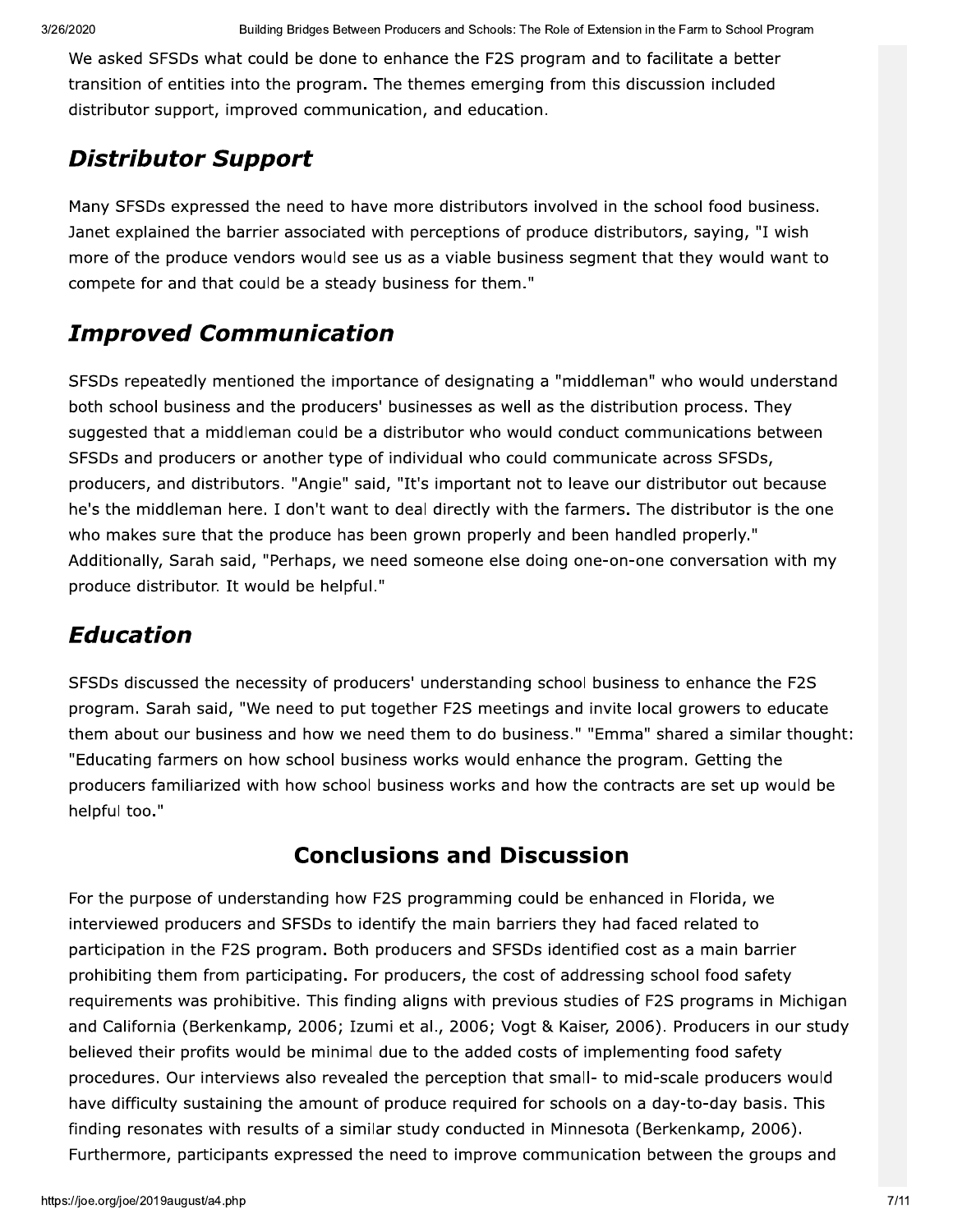the need for each group to educate the other about their businesses and thus enhance the effectiveness of the F2S program. Although existing literature has not specifically recommended educating both parties as a solution, several studies have indicated the benefit of a middleman to keep both parties informed (Buckley, Conner, Matts, & Hamm, 2013; South Carolina Food Policy Council, 2011). However, adding a middleman adds costs, and conflicts with the ideal direct-localprocurement component of the F2S initiative (Guthman et al., 2006). In this case, a "middleman" could be a distributor, a co-op, or an Extension agent who could facilitate communication between producers and SFSDs.

#### **Recommendations**

The F2S program allows for a collaboration between local producers and school systems, and it provides a new opportunity for Extension. To develop effective F2S-related Extension programming, Extension professionals should explore how to improve communication between producers and schools. Nonformal education through Extension can facilitate knowledge and opinion exchange. Inviting producers to schools and inviting SFSDs to farms, as part of Extension programming, could provide opportunities for communication about procurement and business procedures, discussion of concerns, and establishment of mutual understanding.

Extension also may play a role in creating relevant nonformal training programs. For producers, educational programming could relate to preparing for and participating in higher levels of food safety evaluations and requirements. Another opportunity lies in educating small-scale producers on how to create a cooperative that would allow them to combine yields to sell products to schools in larger quantities. For SFSDs, Extension could develop educational programs focused on the use of fresh products in school food preparation. These educational programs could focus on food safety, cutting and preparation techniques, storage and handling, and food preservation.

Both groups in our study indicated a lack of knowledge about how to make connections to get started in the F2S program. To connect producers and schools, Extension professionals could assist by keeping a list of producers and schools within a county that may be interested in participating in the program. Promotional materials explaining F2S policies and procedures, how to get involved in the F2S program, and F2S tips and tricks also could provide basic information to producers and SFSDs.

Additionally, those working in program areas across Extension could learn from the challenges and successes of F2S initiatives and apply new knowledge to related programmatic areas. The F2S program is unique in that it naturally offers a collaborative environment in which different types of Extension agents can engage. Collaborative teams of family and consumer science, 4-H, agriculture, and horticulture agents should be formed to work on F2S programming.

We sought to identify our study participants' thoughts and perceptions regarding the Florida F2S program. The qualitative nature of the study allowed for exploratory research; however, researchers conducting future studies should aim to solidify perceptions across a state through survey items. Further, once Extension programming has been implemented in an area, program evaluators should implement pretest/posttest study designs to understand how attitudes and knowledge change as a result of Extension programming.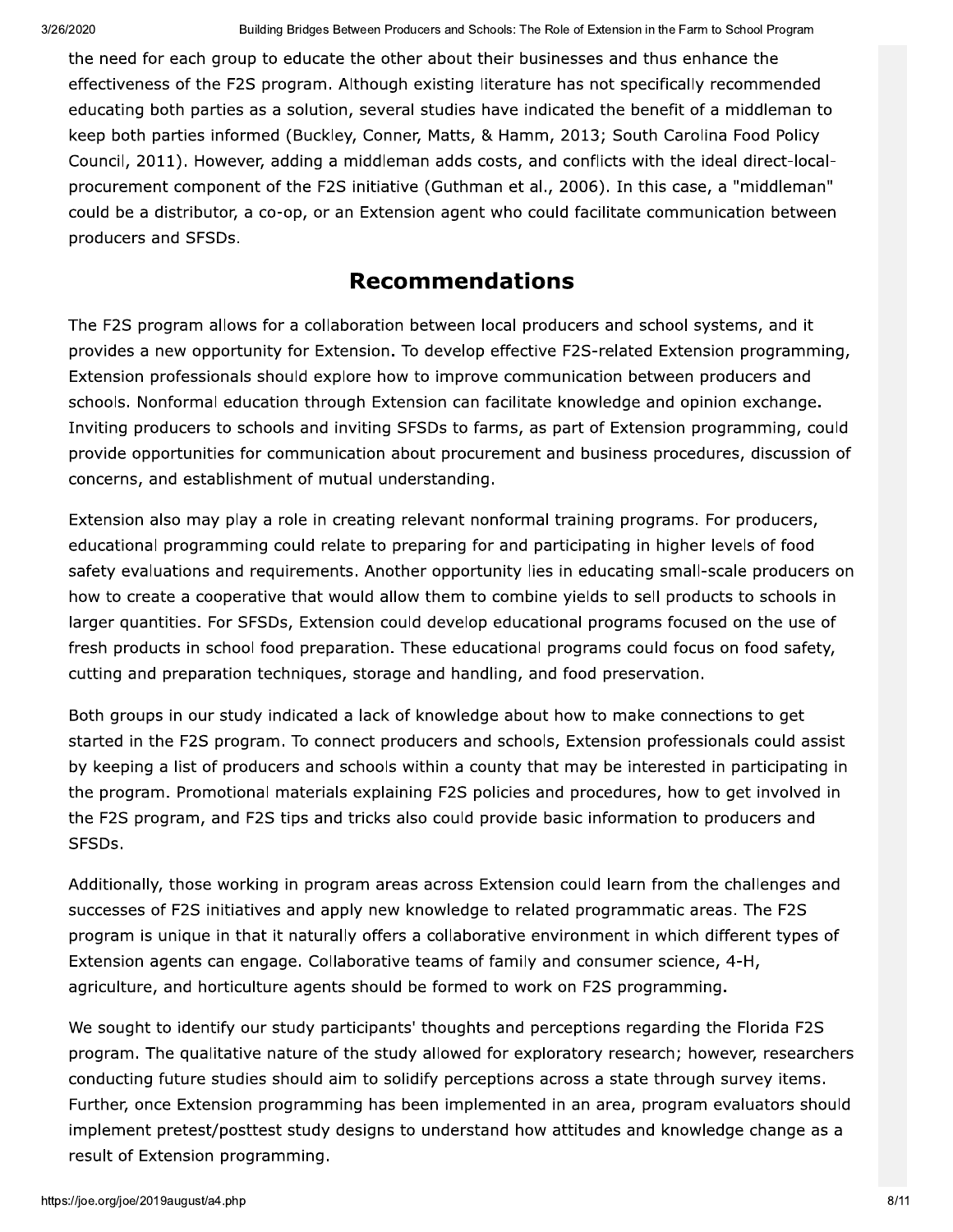#### **Author Notes**

Author affiliations have changed since the study reported herein was conducted. Shuyang Qu is an assistant professor of agricultural communication in the Department of Agricultural Education and Studies at Iowa State University. Laura Fischer is an assistant professor in the Department of Integrated Strategic Communication at the University of Kentucky. Joy Rumble is an assistant professor in the Department of Agricultural Communication, Education, and Leadership at The Ohio State University.

#### **Acknowledgment**

Funding for our study was provided by a U.S. Department of Agriculture/Florida Department of Agriculture and Consumer Services specialty crop block grant.

#### **References**

Benson, M. C. (2014). Exploring Extension involvement in farm to school program activities. Journal of Extension, 52(4), Article 4FEA4. Available at: http://www.joe.org/joe/2014august/a4.php

Berkenkamp, J. (2006). Making the farm/school connection: Opportunities and barriers to greater use of locally-grown produce in public schools (Leopold Center Pubs and Papers 153). Retrieved from http://lib.dr.iastate.edu/leopold pubspapers/153

Birks, M. J., Chapman, Y., & Francis, K. (2007). Breaching the wall: Interviewing people from other cultures. Journal of Transcultural Nursing, 18(2), 150-156. doi:10.1177/1043659606298617

Buckley, J., Conner, D. S., Matts, C., & Hamm, M. W. (2013). Social relationships and farm-toinstitution initiatives: Complexity and scale in local food systems. Journal of Hunger & Environmental Nutrition, 8(4), 397-412.

Creswell, J. W. (2007). Qualitative inguiry and research design: Choosing among five approaches (2nd ed.). Thousand Oaks, CA: Sage.

Dooley, K. E. (2007). Viewing agricultural education research through a qualitative lens. Journal of Agricultural Education, 48(4), 32-42. doi:10.5032/jae.2007.04032

Erlandson, D. A., Harris, E. L., Skipper, B. L., & Allen, S. D. (1993). Doing naturalistic inquiry: A guide to methods. Newbury Park, CA: Sage.

Gaskell, G., & Bauer, M. W. (2000). Qualitative researching with text, image, and sound: A practical handbook. London, UK: Sage Publications.

Go, A. S., Mozaffarian, D., Roger, V. L., Benjamin, E. J., Berry, J. D., Borden, W. B., . . . Turner, M. B. (2013). Heart disease and stroke statistics-2013 update: A report from the American Heart Association. Circulation, 127(1), e6-e245.

Guest, G., Bunce, A., & Johnson, L. (2006). How many interviews are enough? An experiment with data saturation and variability. Field Methods, 18(1), 59-82. doi:10.1177/1525822X05279903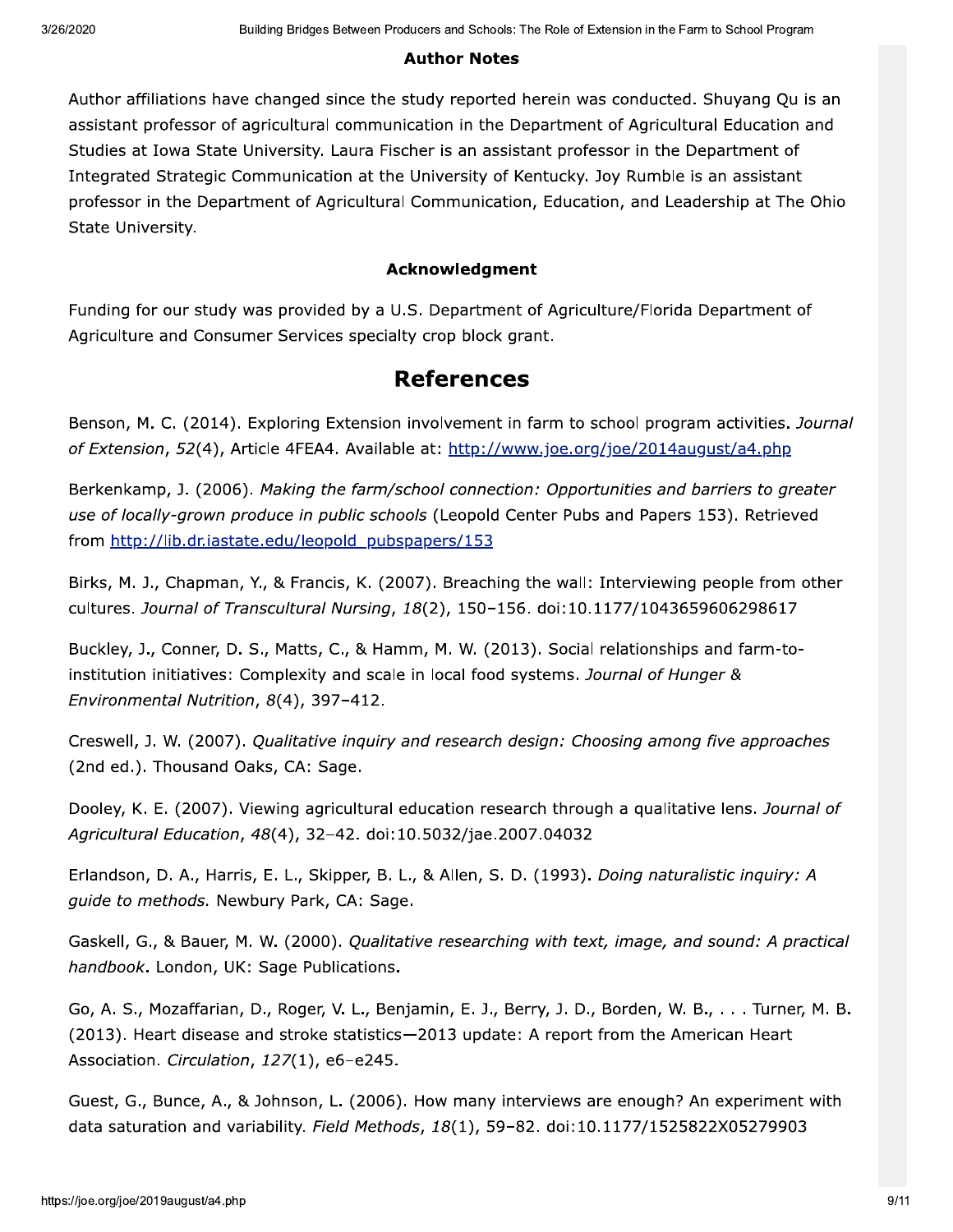Guthman, J., Morris, A. W., & Allen, P. (2006). Squaring farm security and food security in two types of alternative food institutions. Rural Sociology, 71(4), 662-684.

Hales, C. M., Carroll, M. D., Fryar, C. D., & Ogden, C. L. (2017). Prevalence of obesity among adults and youth: United States, 2015-2016 (NCHS Data Brief No. 288). Retrieved from https://www.cdc.gov/nchs/data/databriefs/db288.pdf

Irani, T. (2012). Florida Extension long range plan. University of Florida Institute of Food and Agricultural Sciences Solutions for Your Life report. Retrieved from http://solutionsforyourlife.ifas.ufl.edu/hot\_topics/pdfs/long\_range\_plan.pdf

Izumi, B. T., Rostant, O. S., Moss, M. J., & Hamm, M. W. (2006). Results from the 2004 Michigan farm-to-school survey. Journal of School Health, 76(5), 169-174. doi:10.1111/j.1746-1561.2006.00090.x

Kreuger, R. A. (2002). Designing and conducting focus group interviews. Retrieved from http://www.eiu.edu/~ihec/Krueger-FocusGroupInterviews.pdf

Lindlof, T. R., & Taylor, B. C. (2017). Qualitative communication research methods. Thousand Oaks, CA: Sage Publications.

MacQueen, K. M., McLellan, K., Kay, K., & Milstein, B. (1998). Codebook development for teambased qualitative analysis. Cultural Anthropology Methods Journal, 10(12), 31-36. doi:10.1177/1525822X980100020301

National Farm to School Network. (n.d.-a). About farm to school: What is farm to school, and how does it contribute to vibrant communities? Retrieved January 5, 2014, from http://www.farmtoschool.org/about/what-is-farm-to-school

National Farm to School Network. (n.d.-b). About the National Farm to School Network. Retrieved January 5, 2014, from http://www.farmtoschool.org/about

Saunders, B., Sim, J., Kingstone, T., Baker, S., Waterfield, J., Bartlam, B., . . . & Jinks, C. (2018). Saturation in qualitative research: Exploring its conceptualization and operationalization. Ouality & Quantity, 52(4), 1893-1907.

South Carolina Food Policy Council. (2011). Farm to school and beyond (Workshop final report). Retrieved from http://agriculture.sc.gov/wp-content/uploads/2014/07/Beths-Booklet-063011.pdf

Strauss, A., & Corbin, J. (2008). Basics of qualitative research: Grounded theory procedures and techniques (3rd ed.) Newbury Park, CA: Sage.

U.S. Department of Agriculture Office of Communication. (2014, April 1). USDA celebrates national farm to school month [Press release no. 0197.13]. Retrieved from http://www.fns.usda.gov/pressrelease/2013/019713

U.S. Food and Drug Administration. (2017). 2017 food code (Publication number IFS17). Retrieved from https://www.fda.gov/Food/ResourcesForYou/Consumers/ucm239035.htm